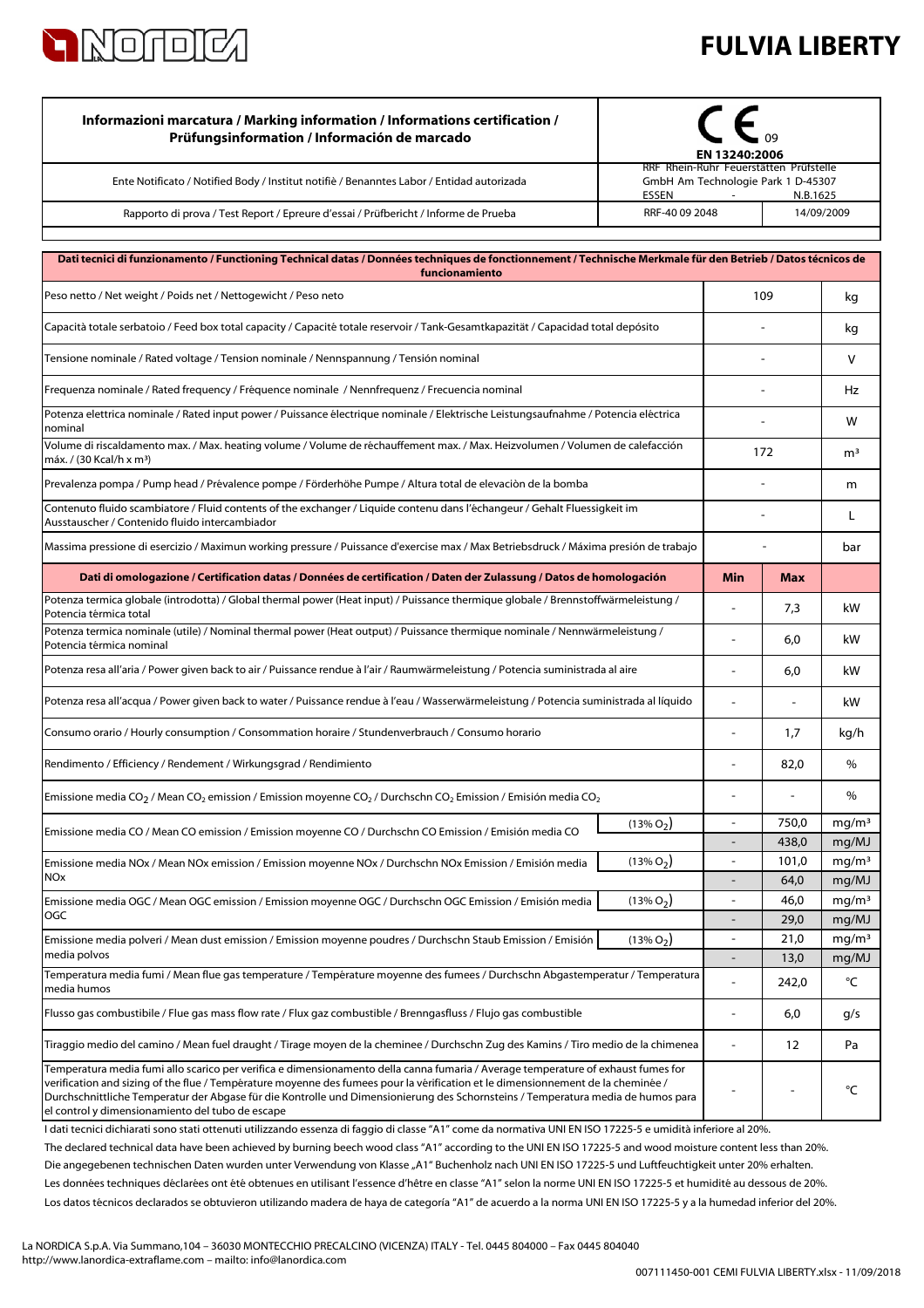

## **FULVIA LIBERTY**

| Condotto aspirazione aria / Air intake pipe / Conduit aspiration air / Zuluftansaugleitung / Conducto de aspiración de aire          |   |     | Ø mm |
|--------------------------------------------------------------------------------------------------------------------------------------|---|-----|------|
| Condotto espulsione fumi / Flue gas exhaust pipe / Conduit expulsion fumées / Rauchabzugsleitung / Conducto de expulsión de humos    | R | 120 | Ø mm |
| Canalizzazione aria calda / Hot air ducting system / Canalisation / Kanalisierung / Canalizacion de aire                             |   |     | mm   |
| Scarico sicurezza 3 bar / 3 bar safety drain / Décharge sécurité 3 bar / Sicherheitsauslass 3 Bar / Descarga de seguridad 3 bar      |   |     |      |
| Mandata/uscita caldaia / Boiler flow outlet / Aller/sortier chaudiere / Kessel - vorlauf/ausgang / Ida/salida de la caldera          |   |     |      |
| Ritorno/ingresso caldaia / Boiler return/inlet / Retour/entree chaudiere / Kessel - rücklauf/eingang / Retorno/entrada de la caldera |   |     |      |







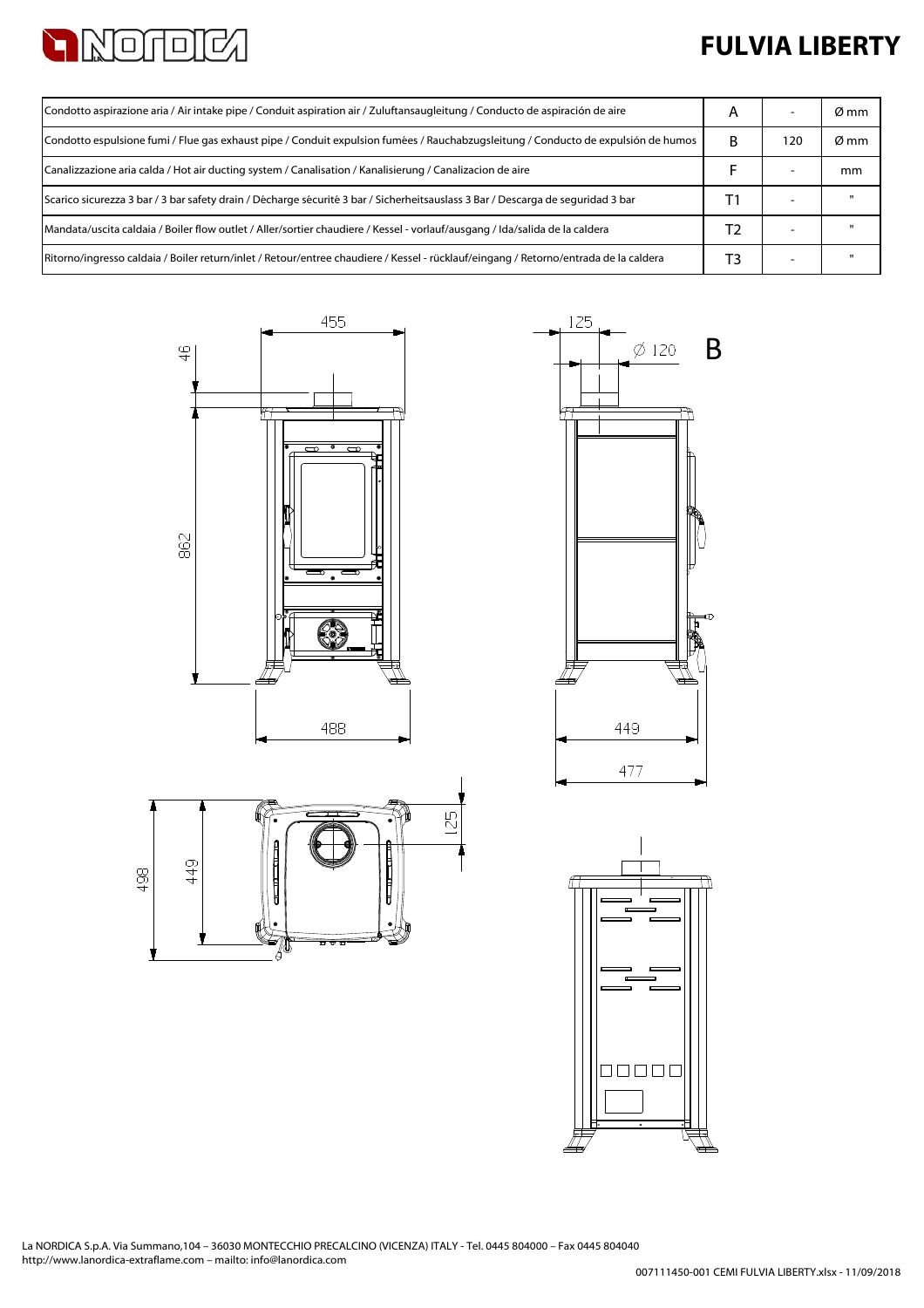

## **FULVIA PETRA**

| Informazioni marcatura / Marking information / Informations certification /<br>Prüfungsinformation / Información de marcado                                                                                                                                                                                                                                                                                                                                   | EN 13240:2006                                                                |                          |                |                            |
|---------------------------------------------------------------------------------------------------------------------------------------------------------------------------------------------------------------------------------------------------------------------------------------------------------------------------------------------------------------------------------------------------------------------------------------------------------------|------------------------------------------------------------------------------|--------------------------|----------------|----------------------------|
| Ente Notificato / Notified Body / Institut notifiè / Benanntes Labor / Entidad autorizada                                                                                                                                                                                                                                                                                                                                                                     | RRF Rhein-Ruhr Feuerstätten Prüfstelle<br>GmbH Am Technologie Park 1 D-45307 |                          |                |                            |
| Rapporto di prova / Test Report / Epreure d'essai / Prüfbericht / Informe de Prueba                                                                                                                                                                                                                                                                                                                                                                           | ESSEN<br>N.B.1625<br>RRF-40 09 2048<br>14/09/2009                            |                          |                |                            |
| Dati tecnici di funzionamento / Functioning Technical datas / Données techniques de fonctionnement / Technische Merkmale für den Betrieb / Datos técnicos de<br>funcionamiento                                                                                                                                                                                                                                                                                |                                                                              |                          |                |                            |
| Peso netto / Net weight / Poids net / Nettogewicht / Peso neto                                                                                                                                                                                                                                                                                                                                                                                                |                                                                              |                          | 119            |                            |
| Capacità totale serbatoio / Feed box total capacity / Capacité totale reservoir / Tank-Gesamtkapazität / Capacidad total depósito                                                                                                                                                                                                                                                                                                                             |                                                                              |                          |                | kg                         |
| Tensione nominale / Rated voltage / Tension nominale / Nennspannung / Tensión nominal                                                                                                                                                                                                                                                                                                                                                                         |                                                                              |                          |                | v                          |
| Frequenza nominale / Rated frequency / Fréquence nominale / Nennfrequenz / Frecuencia nominal                                                                                                                                                                                                                                                                                                                                                                 |                                                                              |                          |                | Hz                         |
| Potenza elettrica nominale / Rated input power / Puissance électrique nominale / Elektrische Leistungsaufnahme / Potencia eléctrica<br>nominal                                                                                                                                                                                                                                                                                                                |                                                                              |                          |                | W                          |
| Volume di riscaldamento max. / Max. heating volume / Volume de réchauffement max. / Max. Heizvolumen / Volumen de calefacción<br>máx. / (30 Kcal/h x m3)                                                                                                                                                                                                                                                                                                      |                                                                              | 172                      |                | m <sup>3</sup>             |
| Prevalenza pompa / Pump head / Prévalence pompe / Förderhöhe Pumpe / Altura total de elevaciòn de la bomba                                                                                                                                                                                                                                                                                                                                                    |                                                                              |                          |                | m                          |
| Contenuto fluido scambiatore / Fluid contents of the exchanger / Liquide contenu dans l'échangeur / Gehalt Fluessigkeit im<br>Ausstauscher / Contenido fluido intercambiador                                                                                                                                                                                                                                                                                  |                                                                              |                          |                | L                          |
| Massima pressione di esercizio / Maximun working pressure / Puissance d'exercise max / Max Betriebsdruck / Máxima presión de trabajo                                                                                                                                                                                                                                                                                                                          |                                                                              |                          |                |                            |
| Dati di omologazione / Certification datas / Données de certification / Daten der Zulassung / Datos de homologación                                                                                                                                                                                                                                                                                                                                           |                                                                              | <b>Min</b>               | <b>Max</b>     |                            |
| Potenza termica globale (introdotta) / Global thermal power (Heat input) / Puissance thermique globale / Brennstoffwärmeleistung /<br>Potencia térmica total                                                                                                                                                                                                                                                                                                  |                                                                              |                          | 7,3            | kW                         |
| Potenza termica nominale (utile) / Nominal thermal power (Heat output) / Puissance thermique nominale / Nennwärmeleistung /<br>Potencia térmica nominal                                                                                                                                                                                                                                                                                                       |                                                                              |                          | 6,0            | kW                         |
| Potenza resa all'aria / Power given back to air / Puissance rendue à l'air / Raumwärmeleistung / Potencia suministrada al aire                                                                                                                                                                                                                                                                                                                                |                                                                              | ÷                        | 6,0            | kW                         |
| Potenza resa all'acqua / Power given back to water / Puissance rendue à l'eau / Wasserwärmeleistung / Potencia suministrada al líquido                                                                                                                                                                                                                                                                                                                        |                                                                              |                          |                | kW                         |
| Consumo orario / Hourly consumption / Consommation horaire / Stundenverbrauch / Consumo horario                                                                                                                                                                                                                                                                                                                                                               |                                                                              | $\blacksquare$           | 1,7            | kg/h                       |
| Rendimento / Efficiency / Rendement / Wirkungsgrad / Rendimiento                                                                                                                                                                                                                                                                                                                                                                                              |                                                                              |                          | 82,0           | $\%$                       |
| Emissione media CO <sub>2</sub> / Mean CO <sub>2</sub> emission / Emission moyenne CO <sub>2</sub> / Durchschn CO <sub>2</sub> Emission / Emisión media CO <sub>2</sub>                                                                                                                                                                                                                                                                                       |                                                                              |                          |                | %                          |
| Emissione media CO / Mean CO emission / Emission moyenne CO / Durchschn CO Emission / Emisión media CO                                                                                                                                                                                                                                                                                                                                                        | $(13\% O_2)$                                                                 | $\overline{a}$           | 750,0          | mg/m <sup>3</sup>          |
| Emissione media NOx / Mean NOx emission / Emission moyenne NOx / Durchschn NOx Emission / Emisión media                                                                                                                                                                                                                                                                                                                                                       | $(13\% O_2)$                                                                 | $\overline{\phantom{a}}$ | 438,0<br>101,0 | mg/MJ<br>mq/m <sup>3</sup> |
| NOx                                                                                                                                                                                                                                                                                                                                                                                                                                                           |                                                                              |                          | 64,0           | mg/MJ                      |
| Emissione media OGC / Mean OGC emission / Emission moyenne OGC / Durchschn OGC Emission / Emisión media                                                                                                                                                                                                                                                                                                                                                       | $(13\% O_2)$                                                                 | $\blacksquare$           | 46,0           | mg/m <sup>3</sup>          |
| OGC                                                                                                                                                                                                                                                                                                                                                                                                                                                           |                                                                              | $\overline{\phantom{0}}$ | 29,0           | mg/MJ                      |
| Emissione media polveri / Mean dust emission / Emission moyenne poudres / Durchschn Staub Emission / Emisión<br>media polvos                                                                                                                                                                                                                                                                                                                                  | $(13\% O_2)$                                                                 | $\overline{a}$           | 21,0<br>13,0   | mg/m <sup>3</sup><br>mg/MJ |
| Temperatura media fumi / Mean flue gas temperature / Température moyenne des fumees / Durchschn Abgastemperatur / Temperatura<br>media humos                                                                                                                                                                                                                                                                                                                  |                                                                              |                          | 242,0          | °C                         |
| Flusso gas combustibile / Flue gas mass flow rate / Flux gaz combustible / Brenngasfluss / Flujo gas combustible                                                                                                                                                                                                                                                                                                                                              |                                                                              | $\blacksquare$           | 6,0            | g/s                        |
| Tiraggio medio del camino / Mean fuel draught / Tirage moyen de la cheminee / Durchschn Zug des Kamins / Tiro medio de la chimenea                                                                                                                                                                                                                                                                                                                            |                                                                              |                          | 12             | Pa                         |
| Temperatura media fumi allo scarico per verifica e dimensionamento della canna fumaria / Average temperature of exhaust fumes for<br>verification and sizing of the flue / Température moyenne des fumees pour la vérification et le dimensionnement de la cheminée /<br>Durchschnittliche Temperatur der Abgase für die Kontrolle und Dimensionierung des Schornsteins / Temperatura media de humos para<br>el control y dimensionamiento del tubo de escape |                                                                              |                          |                | °C                         |

Los datos técnicos declarados se obtuvieron utilizando madera de haya de categoría "A1" de acuerdo a la norma UNI EN ISO 17225-5 y a la humedad inferior del 20%. Les données techniques déclarées ont été obtenues en utilisant l'essence d'hêtre en classe "A1" selon la norme UNI EN ISO 17225-5 et humidité au dessous de 20%. I dati tecnici dichiarati sono stati ottenuti utilizzando essenza di faggio di classe "A1" come da normativa UNI EN ISO 17225-5 e umidità inferiore al 20%. Die angegebenen technischen Daten wurden unter Verwendung von Klasse "A1" Buchenholz nach UNI EN ISO 17225-5 und Luftfeuchtigkeit unter 20% erhalten. The declared technical data have been achieved by burning beech wood class "A1" according to the UNI EN ISO 17225-5 and wood moisture content less than 20%.